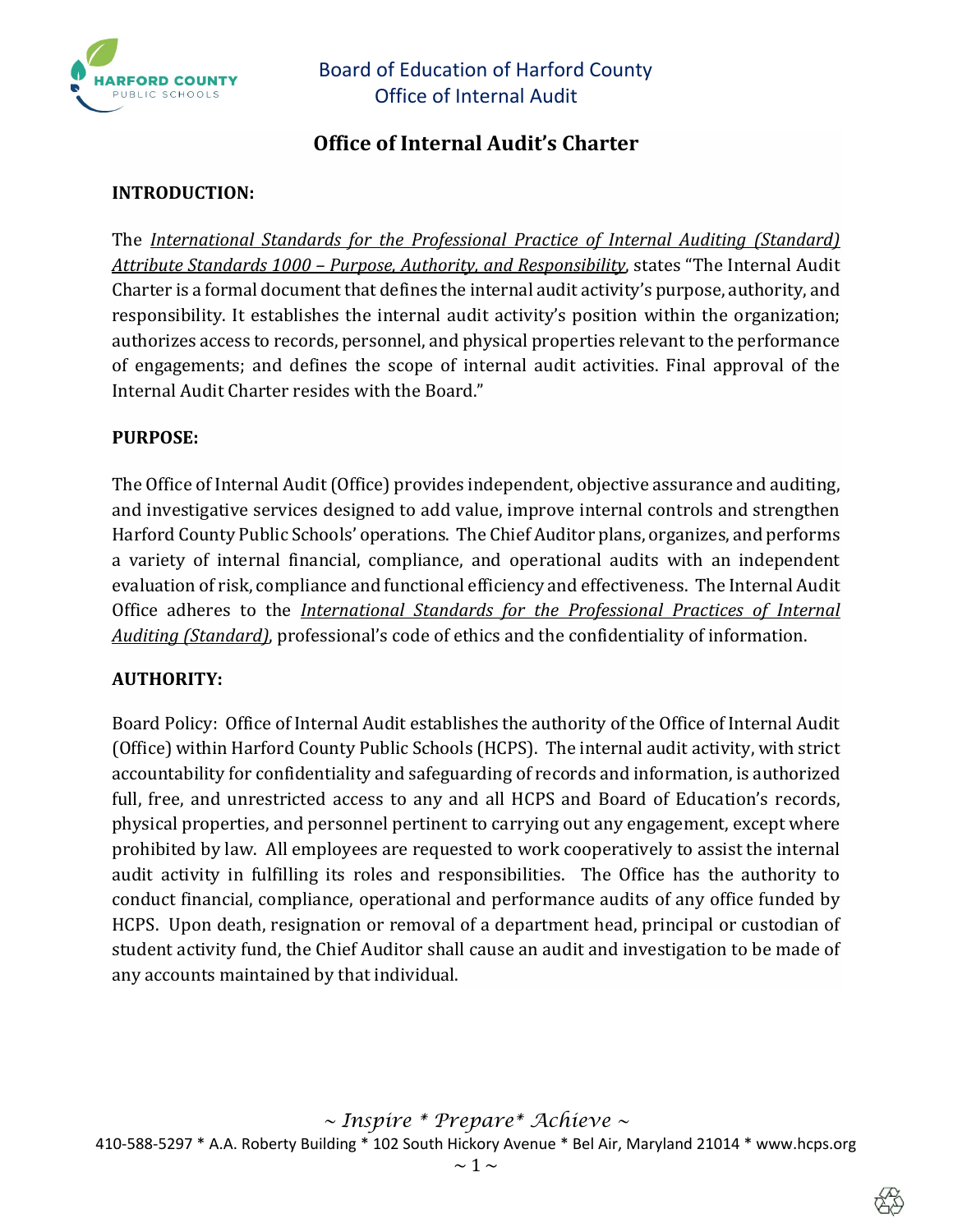

### **PROFESSIONALISM:**

All internal audit activity will be governed by adherence to the Institute of Internal Auditors' mandatory guidance including the Definition of Internal Auditing, the Code of Ethics, and the International Standards for the Professional Practice of Internal Auditing and United States Government Accountability Office's Government Auditing Standards (Standards). This mandatory guidance constitutes principles of the fundamental requirements for the professional practice of internal auditing and for evaluating the effectiveness of the internal audit activity's performance.

#### **ORGANIZATION:**

The Office of Internal Audit shall function as an independent office; a position which reports directly to the Board of Education of Harford County. The Office of Internal Audit shall be independent of the school system administration and is functionally subject to the authority of the Board of Education. For purposes of leave and other operational matters, the Chief Auditor shall report to the Assistant Superintendent of Business Services.

The Board or its designee, will:

- Approve the internal audit charter.
- Approve the risk based internal audit plan.
- Approve the internal audit budget.
- Receive communications from the Chief Auditor on the internal audit activity's performance relative to its plan and other matters.
- Appoint, replace or dismiss the Chief Auditor.
- Evaluate the performance of the Chief Auditor on an annual basis.

#### **INDEPENDENCE AND OBJECTIVITY:**

The Office of Internal Audit's independence and objectivity means that its activities are conducted in a manner free from conditions that compromise its ability to carry out its responsibilities in an unbiased manner, consistent with applicable professional standards.

This independence relates to matters of audit selection, scope, procedures, report content or other matters that fall under the position responsibilities.

The Chief Auditor will have no direct operational responsibility or authority over any of the activities audited. Accordingly, the Chief Auditor will not implement internal controls,

*~ Inspire \* Prepare\* Achieve ~* 

410-588-5297 \* A.A. Roberty Building \* 102 South Hickory Avenue \* Bel Air, Maryland 21014 \* www.hcps.org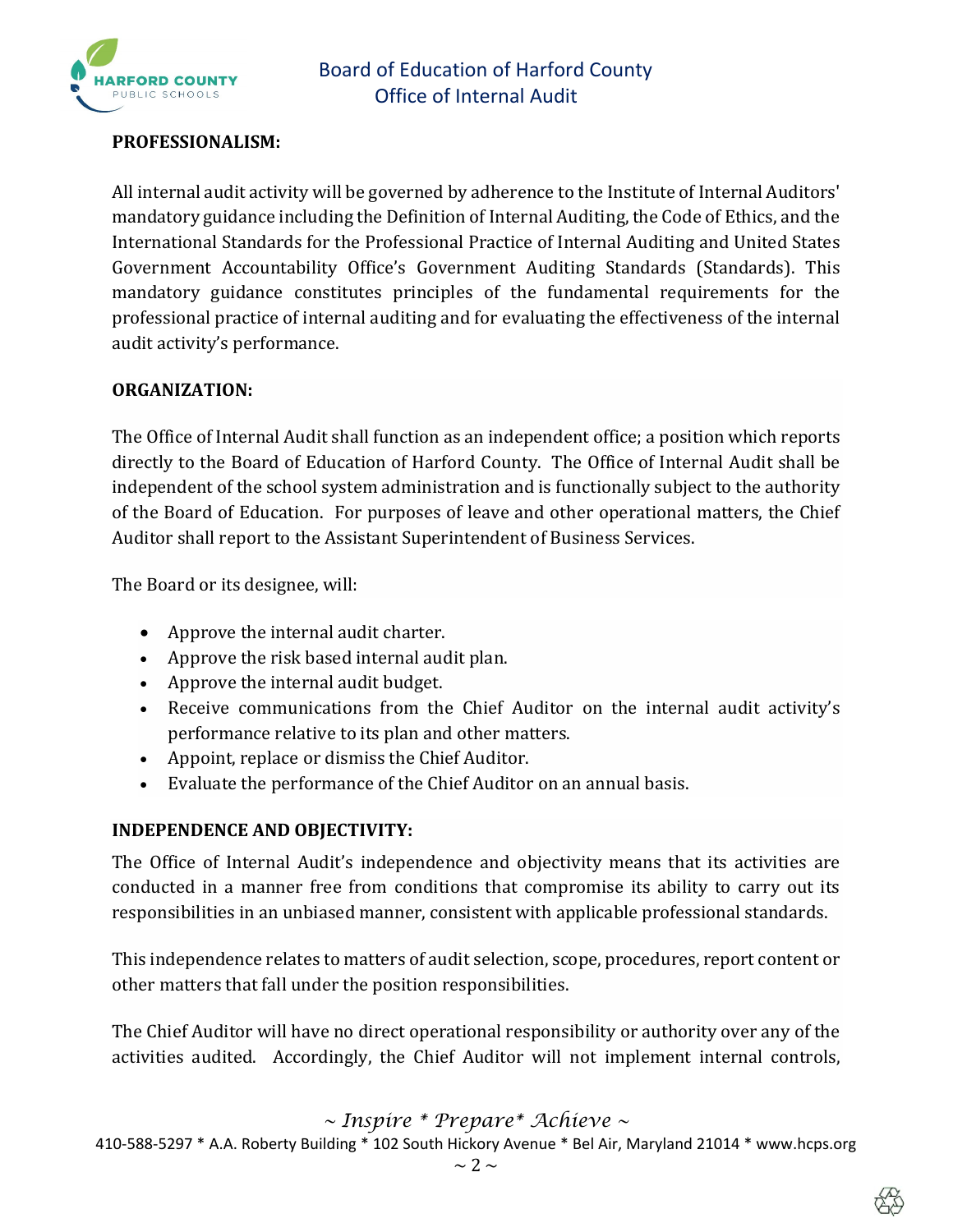

develop procedures, install systems, prepare records, or engage in any other activity that may impair the internal auditors' independence and/or objectivity.

The internal auditors will exhibit the highest level of professional objectivity in gathering, evaluating, and communicating information about the activity or process being examined. Internal auditors will make a balanced assessment of all the relevant circumstances and not be unduly influenced by their own interests or by others in forming judgments.

The Chief Auditor will confirm to the board, at least annually, the organizational independence of the internal audit activity.

### **RESPONSIBILITY:**

The scope of internal auditing encompasses, but is not limited to, the examination and evaluation of the adequacy and effectiveness of the organization's governance, risk management, and internal controls as well as the quality of performance in carrying out assigned responsibilities to achieve the organization's stated goals and objectives. This includes:

- Developing and executing a risk-based annual audit plan that outlines the activities for the year and submit the annual audit plan to the Board of Education for approval.
- Developing and maintaining communication with peers, administrators, managers and their direct reports, external auditors, federal, state and local agencies, external audit firms and other associated personnel, ensuring all potential audit activities are identified, assessed for risk, and considered in the annual audit plan.
- Providing objective evaluations of Harford County Public Schools' operations to assist management in accomplishing their assigned responsibilities, and to ensure the propriety of HCPS operations.
- Evaluating the systems established to ensure compliance with those policies, plans, procedures, laws and regulations which could have a significant impact on the organization.
- Evaluating the means of safeguarding assets and, as appropriate, verifying the existence of such assets. Determine if the Harford County Public Schools are acquiring, managing, protecting and using its resources economically, efficiently, and effectively and in a manner consistent with the objectives intended by the authorizing entity or enabling legislation.
- Conducting performance audits to determine the efficiency and effectiveness of the various programs, activities, and functions of Harford County Public Schools.

*~ Inspire \* Prepare\* Achieve ~*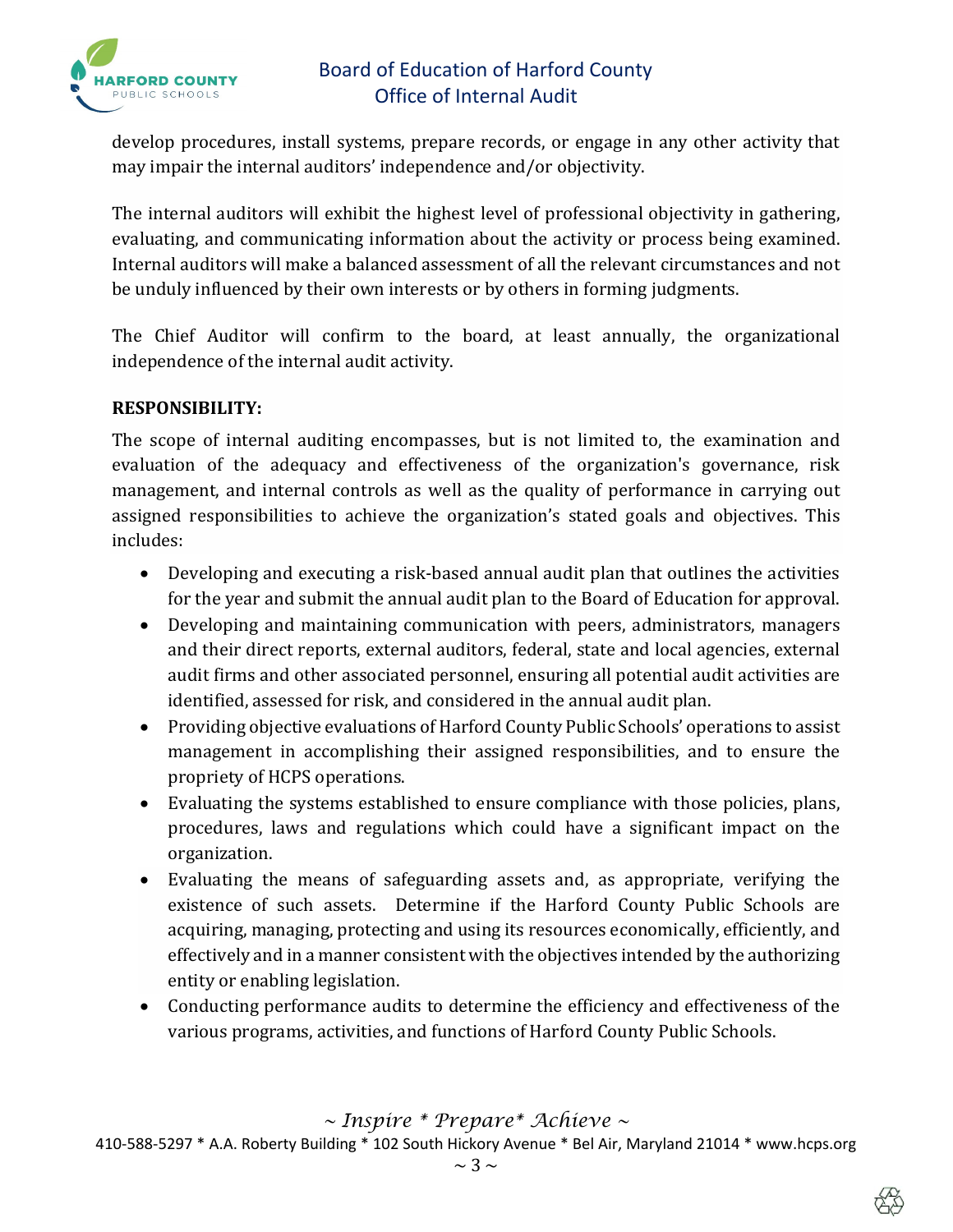

- Communicating audit results and recommendations for improvement to the supervisors and officials of the organization audited.
- Preparing formal audit reports of findings, outlining discrepancies and recommended corrective actions and issue the final report to the Board of Education, Superintendent and the Audit Committee.
- Periodically evaluate the corrective action, associated with an audit finding(s), planned by management to determine if recommendations have been implemented.
- Conduct special examinations, as necessary, with the approval of the Board of Education, including any allegations of fraud, abuse or illegal acts.
- Provides advisory and consultative services to the Board, school system leadership, schools, offices and external agencies.
- Provides input related to system best practices as well as proposed policies and procedures, ensuring that all managerial and accounting controls are properly considered.
- Meets at least quarterly with the Board of Education's Audit Committee to provide updates to the performance of the annual audit plan and results of audits conducted.
- Presents Annual Audit Plan and results of audits to the Board of Education and others, as necessary.
- Administers and monitors the HCPS hotline for fraud, waste and abuse; receiving and assigning calls for investigation, documenting work performed and communicating results to the Board of Education's Audit Committee on a regular basis.
- Further investigate any allegations of fraud, abuse or illegal acts that the office becomes aware of.
- Provides information to the external auditors, as deemed necessary.
- Advises the Assistant Superintendent of Business Services, the Board of Education, and Superintendent of Schools on matters related to the Internal Audit Office.
- Maintains confidentiality of information.

### **INTERNAL AUDIT PLAN:**

At least annually, the Chief Auditor will submit to the Board of Education an internal audit plan for review and approval.

The internal audit plan will be developed based on a prioritization of the audit universe using a risk-based methodology, including input of senior management and the Board. The Chief Auditor will review and adjust the plan, as necessary, in response to changes in the organization's business, risks, operations, programs, systems, and controls. Any significant

*~ Inspire \* Prepare\* Achieve ~* 

410-588-5297 \* A.A. Roberty Building \* 102 South Hickory Avenue \* Bel Air, Maryland 21014 \* www.hcps.org